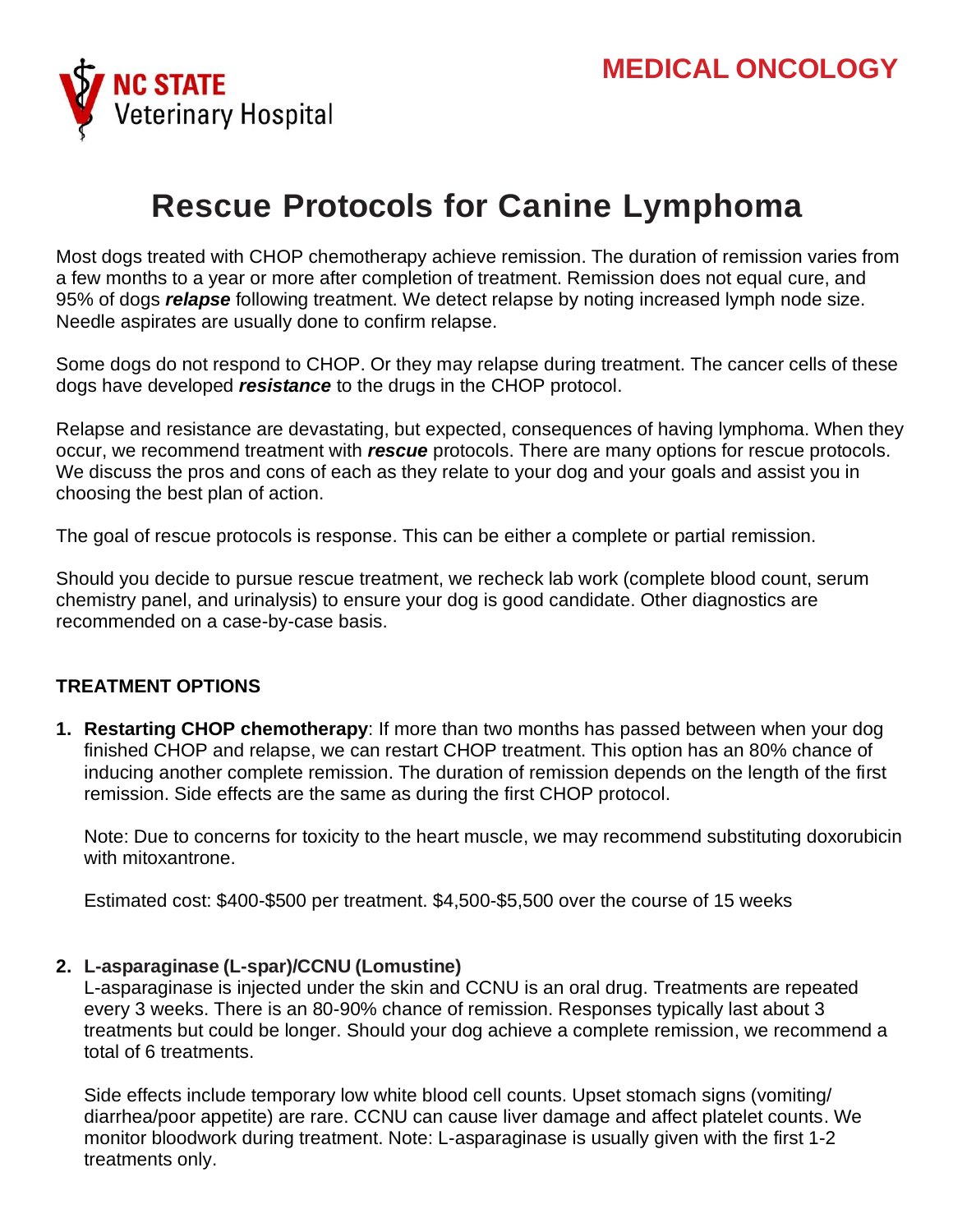Estimated cost: \$1,500 total for first 2 treatments, \$500 per treatment thereafter

# **3. MOPP (Mustargen/Vincristine/Prednisone/Procarbazine)**

This protocol involves administering 2 injectable chemotherapy drugs (mustargen and vincristine) at the same time. Two oral medications (prednisone and procarbazine) are given at home. Dogs receive both injectable drugs on day 1 and this is repeated one week later. The oral drugs are given at home starting on day 1 and continued for 14 days. This 14-day period is a cycle of MOPP. This cycle is followed by a one week "rest" and then repeated. There is a 65% chance of remission. Responses typically last about 2-3 cycles but could be longer. Should your dog achieve a complete remission, we recommend a total of 6-8 cycles.

Side effects are rare, but include temporary upset stomach signs and temporary low white blood cell counts.

Estimated cost per cycle: \$1,800 - \$2,000

# **4. Tanovea (rabacfosadine)**

This is an injectable chemotherapy drug given once every 3 weeks. There is 50-75% chance of remission which usually lasts between 1-4 treatments but can be longer. Should your dog achieve a complete remission, we recommend a total of 5 treatments.

Side effects include temporary upset stomach signs. Rare side effects include liver value elevation, skin changes, and scarring of the lungs.

Estimated cost per treatment: \$500-\$800

# **5. Mitoxantrone**

This is an injectable form of chemotherapy given once every 3 weeks. The chance of remission is about 50%. Typical responses last for about 4 treatments. Should your dog achieve a complete remission, we recommend a total of 6 treatments.

Side effects include temporary upset stomach signs and/or low white blood cell counts. Estimated cost per treatment: \$350-\$450

# **6. LOPP**

This protocol involves administering vincristine and CCNU. Two oral medications (prednisone and procarbazine) are given at home.

EXAMPLE OF THE LOPP PROTOCOL SCHEDULE

Week 1: CCNU and Vincristine given in hospital. Procarbazine and prednisone are given at home for 14 days

Week 2: Continue procarbazine and prednisone at home

Week 3: Vincristine given in hospital. Stop procarbazine and prednisone

Week 4: Off week

There is an ~60% chance of remission. Responses typically last about 3 cycles but could be longer. Should your dog achieve a complete remission, we recommend a total of 6-8 cycles.

Side effects are rare, but include temporary upset stomach signs and temporary low white blood cell counts.

Estimated cost per cycle: \$1,000 - \$1,200

go.ncsu.edu/NCStateMedicalOncology | PH 919.513.6690 | FX 919.513.6669 Email [NCStateOncology@ncsu.edu](mailto:NCStateOncology@ncsu.edu) | 1052 William Moore Drive | Raleigh, NC 2760